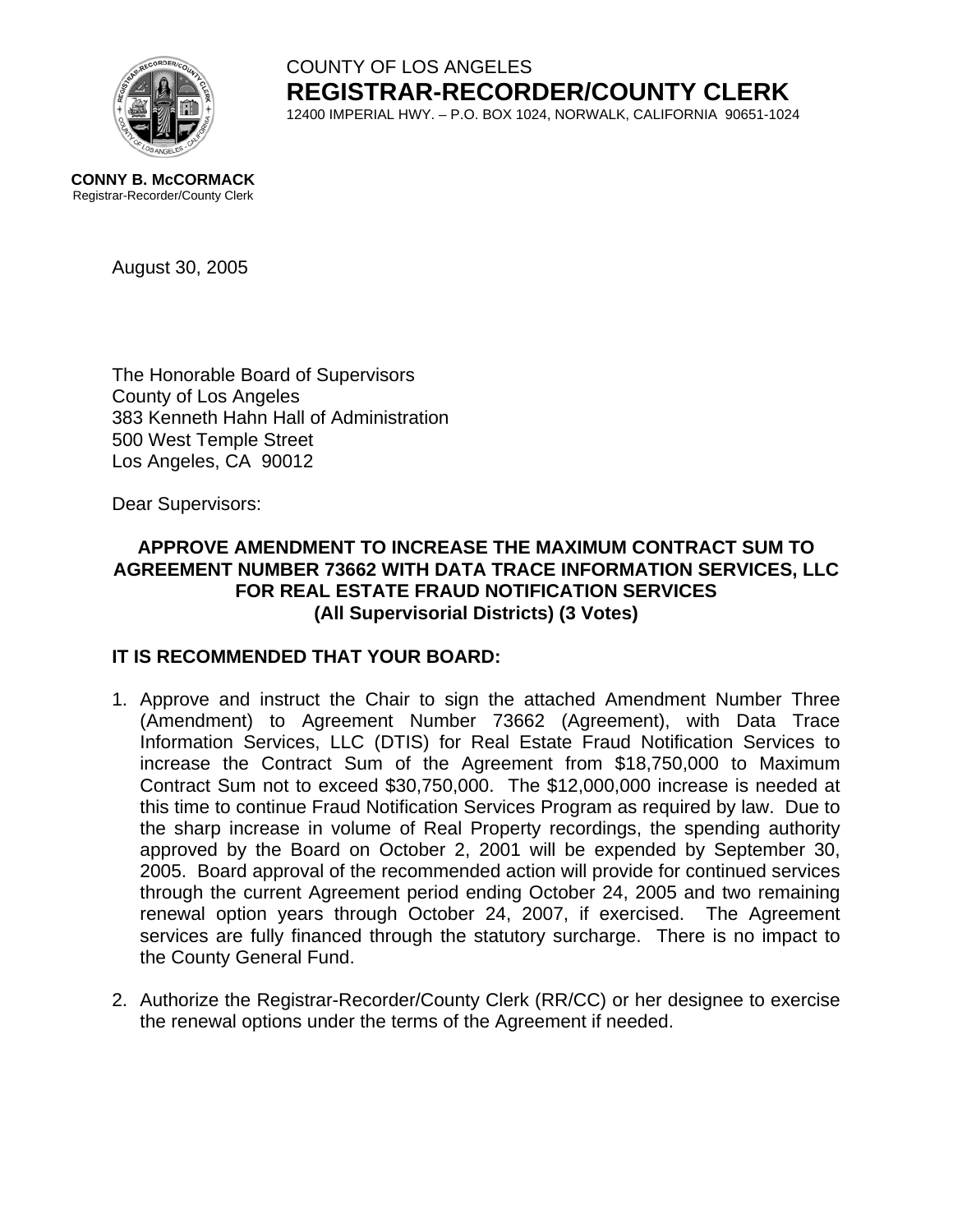The Honorable Board of Supervisors August 30, 2005 Page 2

#### **PURPOSE/JUSTIFICATION OF RECOMMENDED ACTION:**

Board approval of the recommended action is needed to meet increased service levels caused by a sharp rise in Real Property recordings in Los Angeles County. Board approval will enable RR/CC to continue Fraud Notification Service through the current contract period and the two remaining one-year renewal options ending October 24, 2007, if exercised.

#### Implementation of Strategic Plan Goals:

This request supports the County strategic Plan as follows:

**Goal No. 1: Service Excellence:** Provide the public with easy access to quality information and services that are both beneficial and responsive. The Amendment will provide uninterrupted Real Estate Fraud Notification Services to Los Angeles County Real Property owners.

**Goal No. 3: Organizational Effectiveness:** Ensure that service delivery systems are efficient, effective, and goal-oriented. The Amendment will provide Real Property owners with an early notice of attempted transfers of their Real Property.

#### **FISCAL IMPACT/FINANCING:**

Pursuant to legislation enacted in 1996, which became effective January 1, 1997, the RR/CC is authorized to charge up to seven dollars (\$7.00) for each deed, quitclaim deed, or deed of trust recorded. The Agreement, including this Amendment, is fully financed through the statutory surcharge. There is no impact on County General Fund. The RR/CC will continue to charge \$4.00 for each deed, quitclaim deed or deed of trust recorded. All costs for Fraud Notification Services, including DTIS unit price of \$3.94 per deed and the Department of Consumer Affairs monitoring costs of \$0.06 per deed, are recaptured through self-generated revenue.

Due to the sharp increase in Real Property recordings, RR/CC estimates an additional \$12,000,000 will be needed to provide Fraud Notification services through the contract expiration date, October 24, 2007 (including renewal option years if exercised).

#### **FACTS AND PROVISIONS/LEGAL REQUIREMENTS:**

The RR/CC is required by law to notify by mail each principal party signing a deed, trust deed, or quitclaim deed within 30 days of recording. The Amendment will allow RR/CC to continue these services.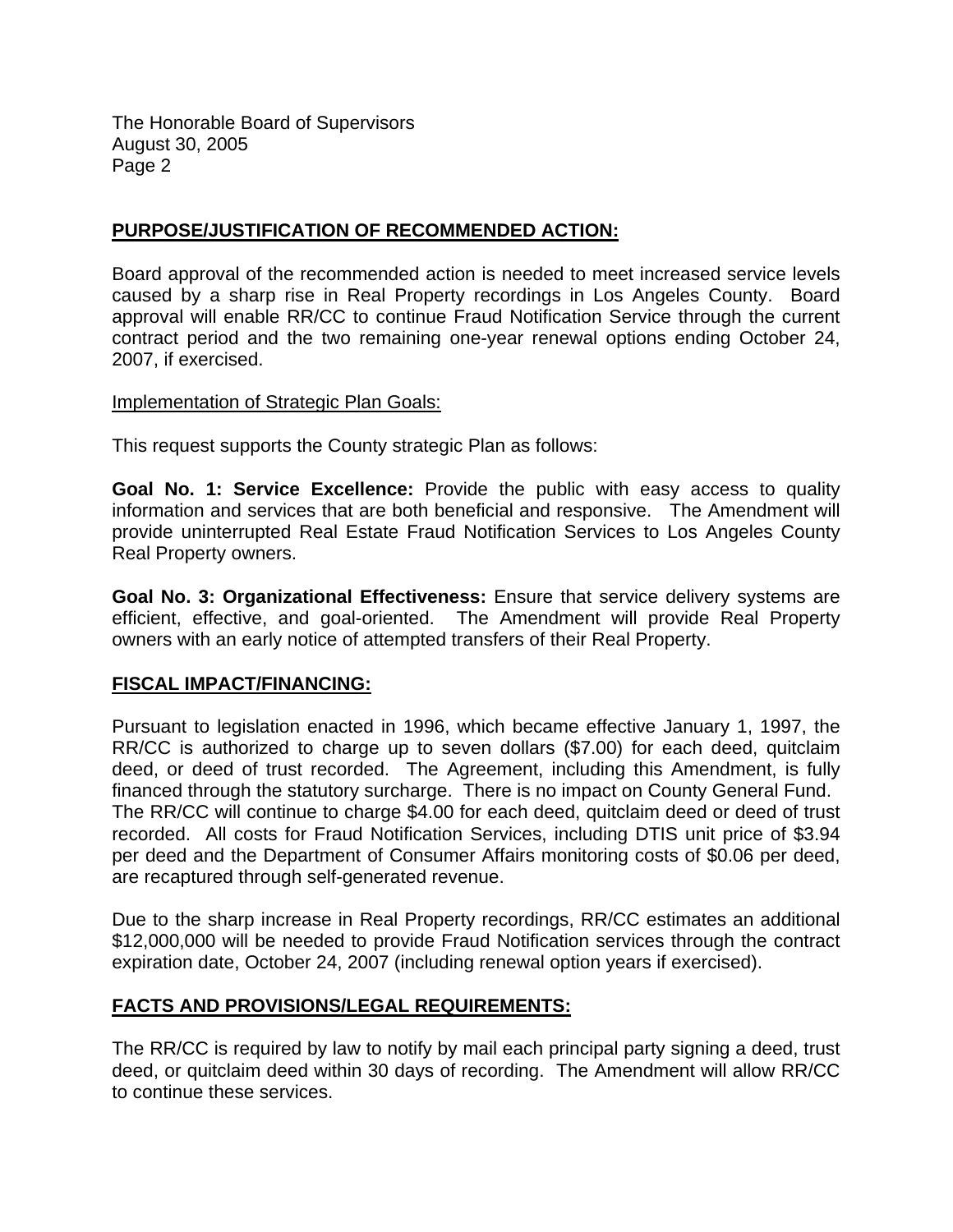The Honorable Board of Supervisors August 30, 2005 Page 3

On December 10, 1991 on Motion by Supervisor Antonovich, your Board instructed the RR/CC to develop legislation to provide owners of real estate, with early notices of attempted transfers. Subsequently, in 1992 Senate Bill 1842 (Watson) was enacted to allow the RR/CC to charge an additional fee on certain documents to fund the notification to parties who have purportedly signed loans and/or transfers affecting their property. The law became effective January 1, 1993 with a sunset clause of 1995. In 1996 Senate Bill 1631 (Watson) to re-implement the Fraud Notification Program was introduced to the legislature and passed with an indefinite term. The Fraud Notification Program was reinstated and has continued since November 1997.

As part of the Fraud Notification Program, the RR/CC has partnered with the Department of Consumer Affairs to investigate any complaints received by property owners. The Department of Consumer Affairs has reported that 98 percent of the property owners who responded to the survey cards included in the notices expressed support of the program. In addition, the Department of Consumer Affairs forwards complaints received to the District Attorney and other law enforcement agencies for follow up investigations.

On October 2, 2001, your Board approved an agreement with DTIS to provide Real Estate Fraud Notification Services. The Agreement term is for three (3) years, effective October 25, 2001 through October 24, 2004 with three one-year renewal options. The Agreement is currently in the first renewal option year which will end October 24, 2005. The Contract sum was \$15,000,000 with RR/CC delegated authority to increase up to 25% if needed. RR/CC exercised its delegated authority on December 29, 2004 and increased the contract sum to \$18,750,000.

Due to continued Real Estate market trends and the high volume of Real Property recordings, RR/CC released a Request for Information (RFI) to ascertain if the Fraud Notification Services could be obtained at a lower price. RR/CC received several calls of interest from vendors but ultimately received only three (3) responses to the RFI. The informational quotes ranged from \$0.75 to \$25.00 per deed. Based on the information provided, it was determined that DTIS costs are fair, reasonable, and cost effective.

This Amendment Number Three also includes a revised Statement of Work which has been modified to reflect changes in technology. RR/CC will now provide DTIS with a copy of recorded deeds, quitclaim deeds and/or deeds of trust on DVD instead of microfilm.

DTIS is in compliance with all Board, Chief Administrative Officer, and County Counsel requirements.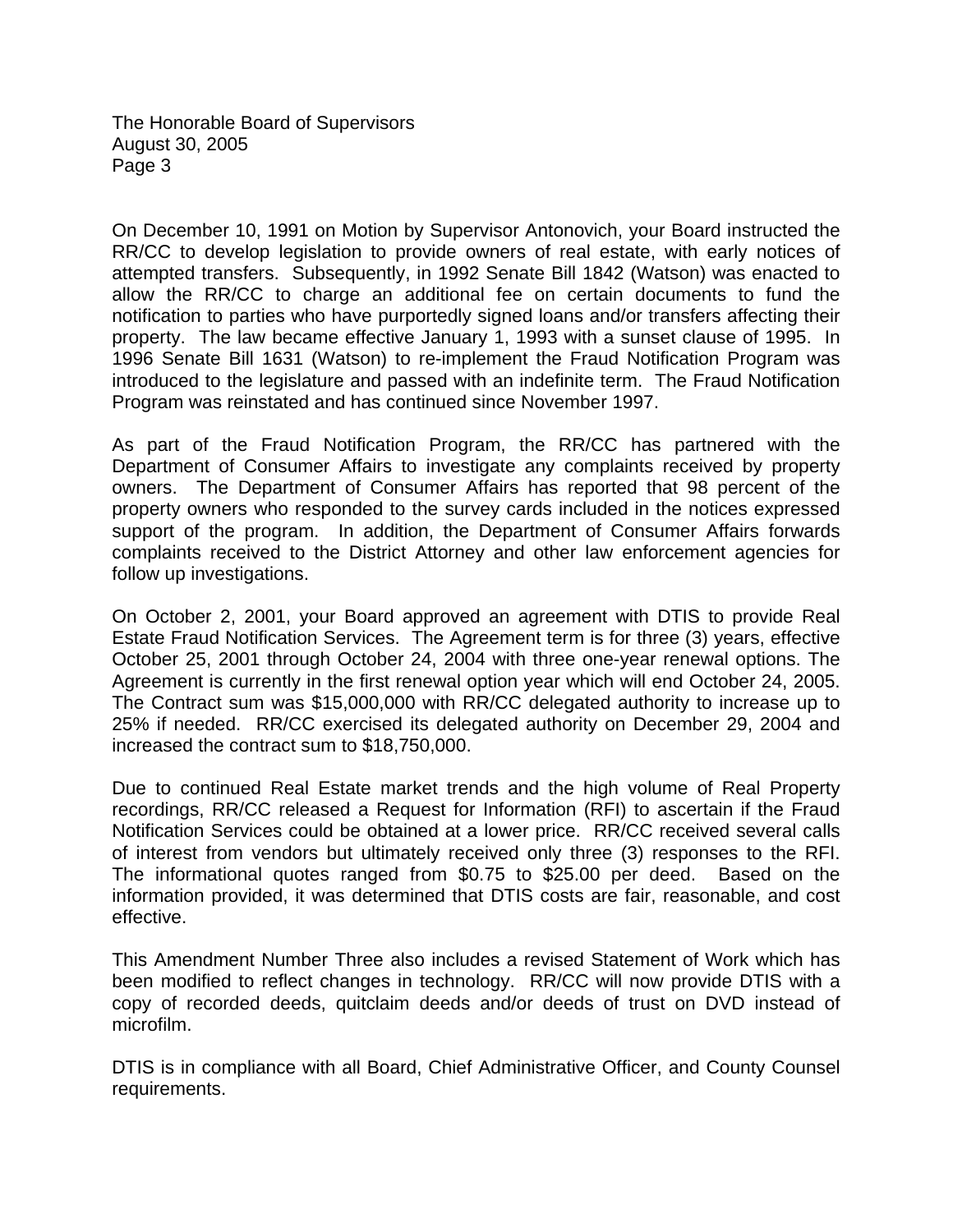The Honorable Board of Supervisors August 30, 2005 Page 4

The Chief Administrative Office has reviewed and approved this Board letter. County Counsel has reviewed this Board letter and approved as to form the attached Amendment.

#### **IMPACT ON CURRENT SERVICES:**

Approval of the recommended action will allow the RR/CC to provide uninterrupted Real Estate Fraud Notification Services to Real Property owners throughout the County of Los Angeles.

#### **CONCLUSION**

Upon approval and execution of this request, it is requested that the Executive Officer/Clerk of the Board, return one adopted stamped copy of the approved Board letter and two originally signed copies of the Amendment to:

> County of Los Angeles Registrar-Recorder/County Clerk 12400 Imperial Highway, Room 7201 Norwalk, CA 90650 Attention: Ngozi Ume Head, Management Services

Respectfully submitted,

CONNY B. McCORMACK Registrar-Recorder/County Clerk

CBM:NU:rl

Attachment (1)

c: Chief Administrative Officer County Counsel Consumer Affairs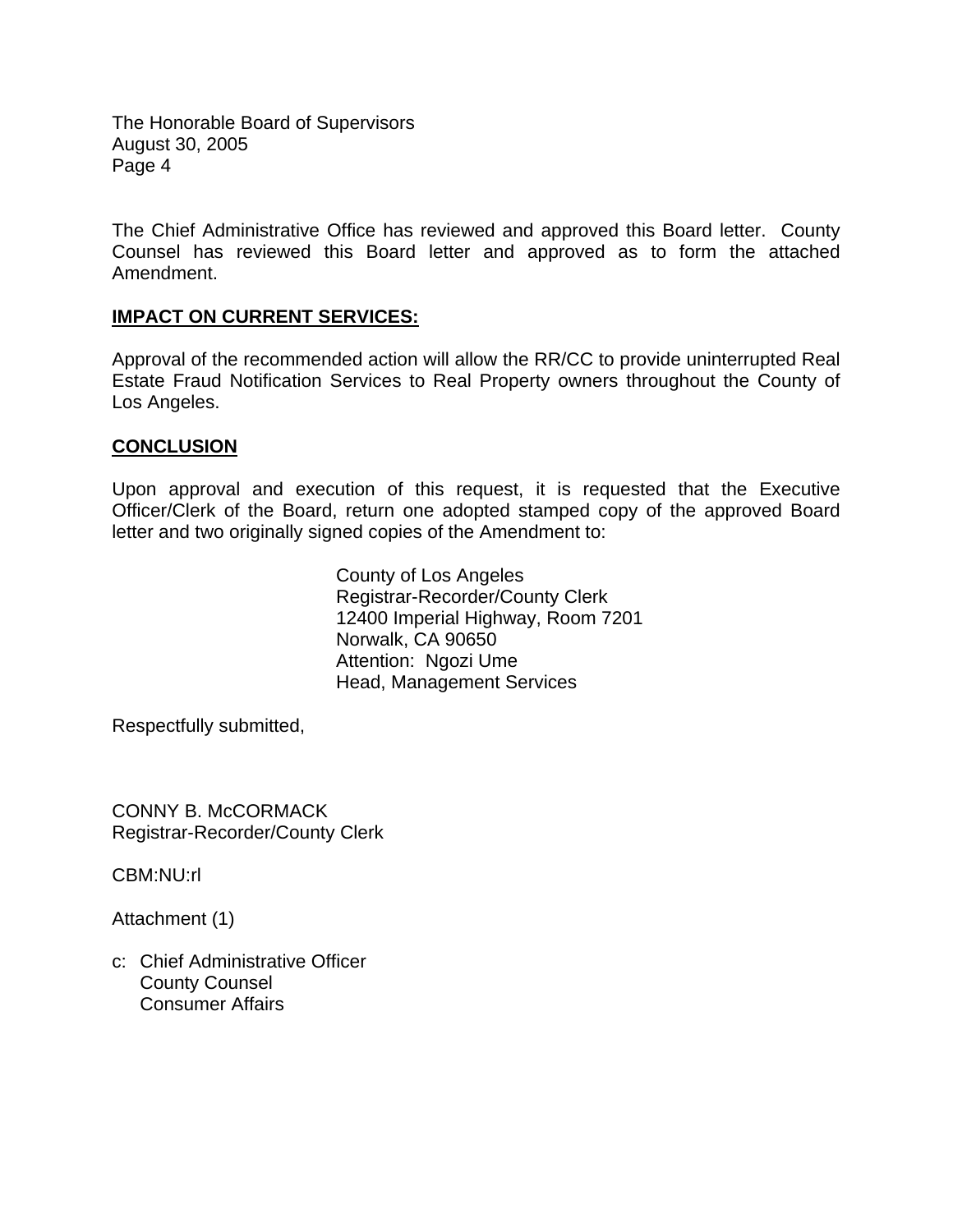**ATTACHMENT I** 

### **AMENDMENT NUMBER THREE TO AGREEMENT NUMBER 73662 WITH DATA TRACE INFORMATION SERVICES, LLC FOR REAL ESTATE FRAUD NOTIFICATION SERVICES**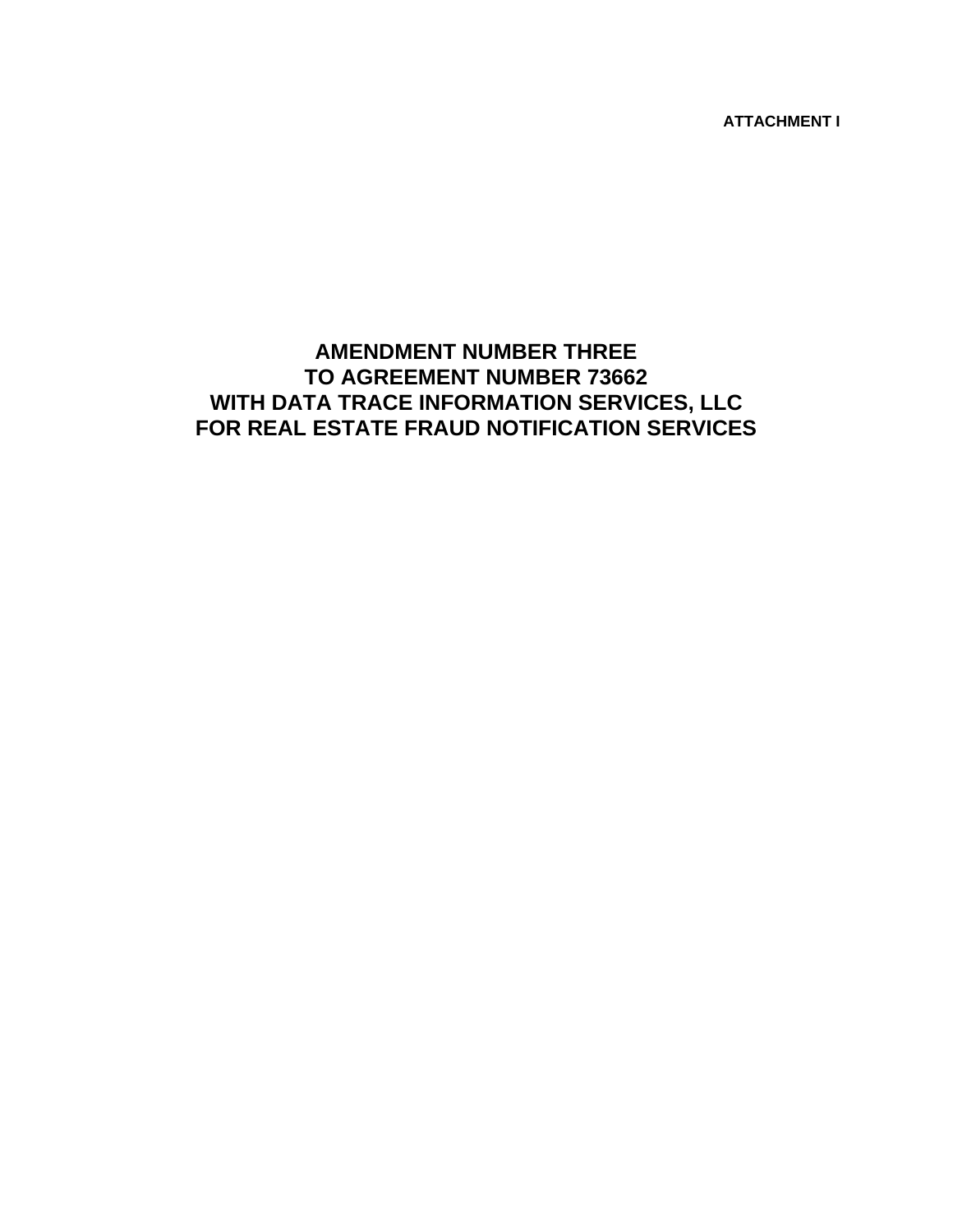#### **AMENDMENT NUMBER THREE TO AGREEMENT NUMBER 73662 WITH DATA TRACE INFORMATION SERVICES, LLC FOR REAL ESTATE FRAUD NOTIFICATION SERVICES**

This Amendment Number Three (Amendment) to Agreement Number 73662 (Agreement) by and between the County of Los Angeles (COUNTY), and Data Trace Information Services, LLC (CONTRACTOR), for Real Estate Fraud Notification Services, entered into on October 25, 2001 and amended this \_\_\_\_\_ day of \_\_\_\_\_\_\_\_\_\_\_\_\_\_\_\_\_ 2005.

WHEREAS, the purpose of this Amendment is to increase the Maximum Contract Sum, pursuant to Subparagraph 7.1.1, **Contract Sum**, of the Agreement; and

 WHEREAS, the following changes are made in accordance with Paragraph 4.0, **CHANGE NOTICES AND AMENDMENTS**, of the Agreement.

 NOW THEREFORE, in consideration of the foregoing and mutual consent herein contained, said Agreement is amended as follows:

1. Paragraph 2.0, **PRIORITY OF INTERPRETATION**, is deleted in its entirety and replaced with a new Paragraph 2.0, **APPLICABLE DOCUMENTS**, which shall read as follows,

#### **2.0 APPLICABLE DOCUMENTS**

Exhibits A, A1, B, C, D, E, F, and G, including Attachments I and II, are attached to and form a part of this Agreement. In the event of any conflict or inconsistency in the definition or interpretation of any word, responsibility, schedule, or the contents or description of any task, deliverable, goods, service, or other work, or otherwise between the base Agreement and the Exhibits, or between Exhibits, such conflict or inconsistency shall be resolved by giving precedence first to the Agreement and then to the Exhibits according to the following priority.

2.1 EXHIBIT A1 - Statement of Work– Amended September 1, 2005 Attachment I – Performance Requirement Summary

Attachment II – Contract Discrepancy Report

- 2.2 EXHIBIT A Statement of Work
- 2.3 EXHIBIT B County's Invitation for Bid (IFB)
- 2.4 EXHIBIT C Contractor's Bid
- 2.5 EXHIBIT D Contractor Employee Acknowledgement and Confidentiality Agreement
- 2.6 EXHIBIT E Safely Surrendered Baby Law
- 2.7 EXHIBIT F Internal Revenue Notice 1015 Earned Income Credit
- 2.8 EXHIBIT G Jury Service Ordinance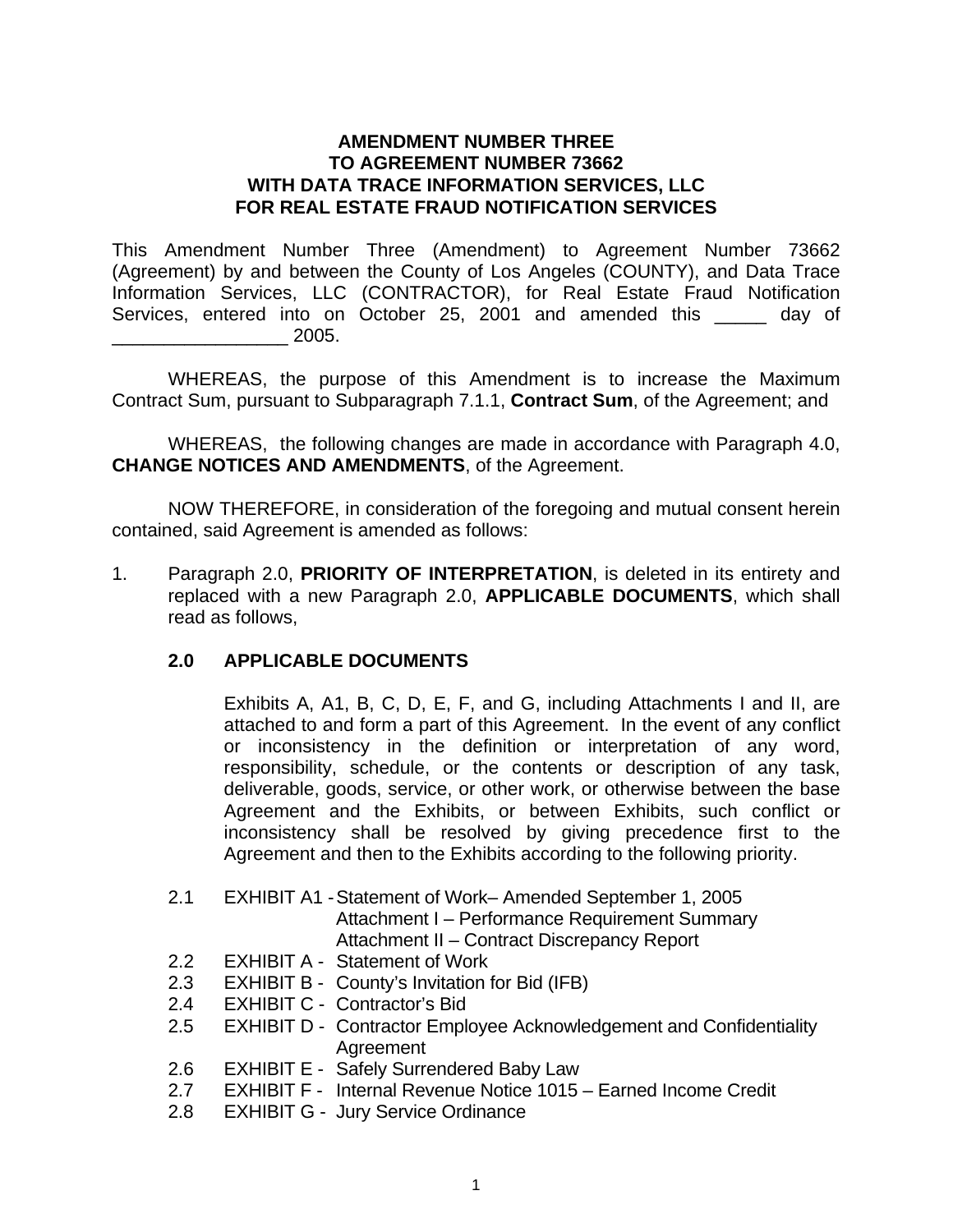This Agreement and the Exhibits hereto constitute the complete and exclusive statement of understanding between the parties, and supersedes all previous Agreements, written and oral, and all communications between the parties relating to the subject matter of this Agreement. No change to this Agreement shall be valid unless prepared pursuant to Paragraph 4.0, **CHANGE NOTICES AND AMENDMENTS** and signed by both parties.

- 2. Paragraph 7.0, **CONTRACT PAYMENT**, Sub-paragraph 7.1.1.1 is deleted in its entirety and replaced with a new Sub-paragraph 7.1.1.1 which shall read as follows:
	- 7.1.1.1 The estimated annual cost of the Contract is approximately \$6,000,000. The Contract sum for this Agreement, including all renewal option years if exercised, shall not exceed \$30,750,000.
- 3. Paragraph 7.0, **CONTRACT PAYMENT**, Sub-paragraph 7.1.1.1.1 is deleted in its entirety.
- 4. Exhibit A, **STATEMENT OF WORK**, in its entirely, is superseded with a new Statement of Work which is attached hereto as Exhibit A1, **STATEMENT OF WORK** – Amended September 1, 2005.
- 5. Attachment I, **PERFORMANCE REQUIREMENT SUMMARY**, which is attached hereto, shall be added to the Agreement.
- 6. Attachment II, **CONTRACT DISCREPANCY REPORT**, which is attached hereto, shall be added to the Agreement.

**[E](mailto:)XCEPT AS PROVIDED IN THIS AMENDMENT NUMBER THREE, ALL OTHER TERMS AND CONDITIONS OF AGREEMENT NUMBER 73662, INCLUDING AMENDMENT NUMBER ONE, AMENDMENT NUMBER TWO, CHANGE NOTICE ONE AND CHANGE NOTICE TWO, SHALL REMAIN UNCHANGED AND IN FULL FORCE AND EFFECT. SIGNATURES BELOW INDICATE ACCEPTANCE AND AGREEMENT TO THIS AMENDMENT**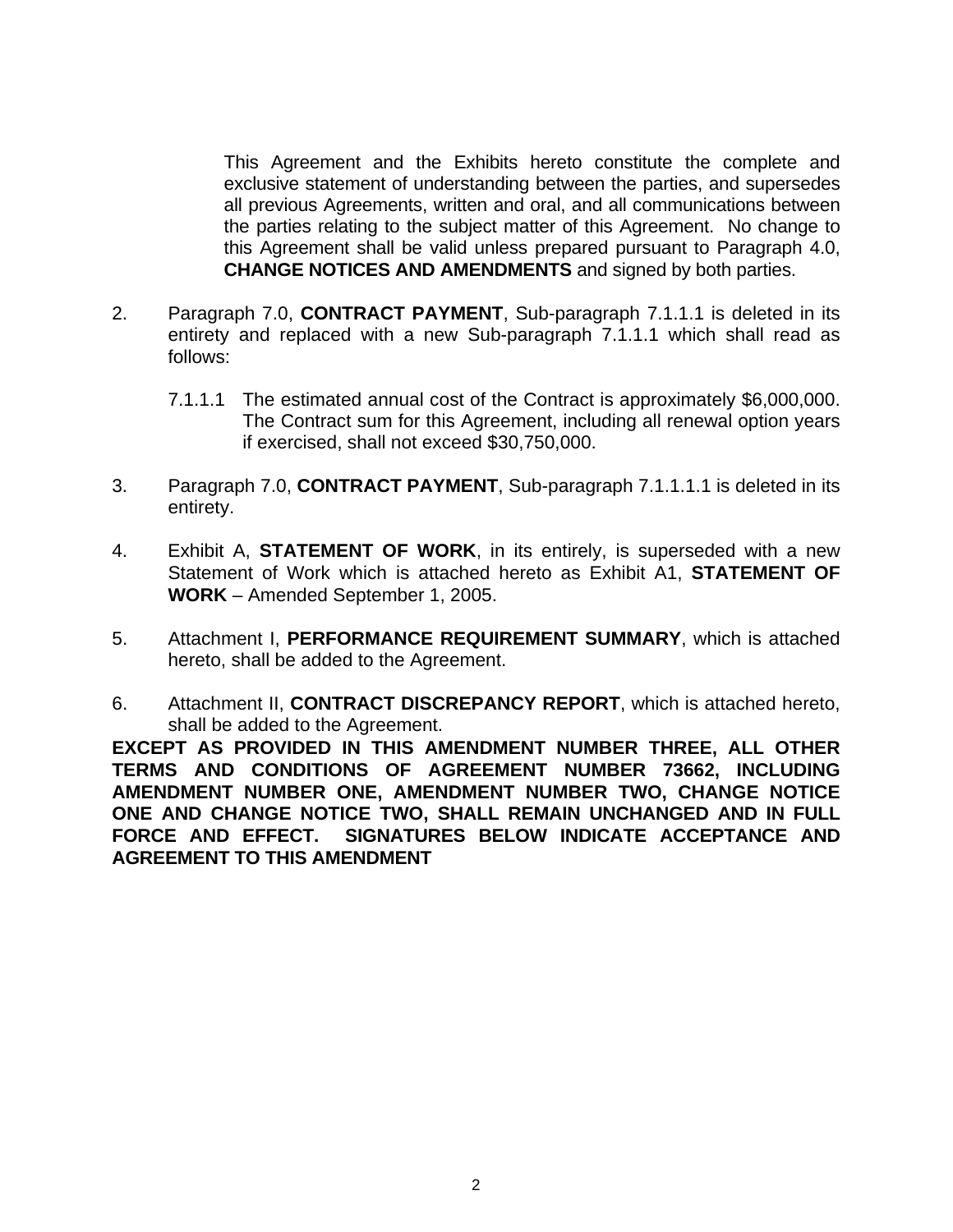### **COUNTY OF LOS ANGELES REGISTRAR-RECORDER/COUNTY CLERK AMENDMENT NUMBER THREE TO AGREEMENT NUMBER 73662 WITH DATA TRACE INFORMATION SERVICES, LLC**

IN WITNESS WHEREOF, the Board of Supervisors of the County of Los Angeles has caused this Agreement to be subscribed by its Chair and the seal of such Board to be hereto affixed and attested by the Executive Office thereof, and Contractor has caused this Agreement to be subscribed in its behalf by its duly authorized officer as of the day, month and year first above written. The persons signing on behalf of Contractor warrant under penalty of perjury that he or she is authorized to bind Contractor.

### **COUNTY OF LOS ANGELES**

By\_\_\_\_\_\_\_\_\_\_\_\_\_\_\_\_\_\_\_\_\_\_\_\_\_\_\_\_

ATTEST: Chairman, Board of Supervisors

VIOLET VARONA-LUKENS Executive Officer-Clerk of the Board of Supervisors

By\_\_\_\_\_\_\_\_\_\_\_\_\_\_\_\_\_\_\_\_\_\_\_\_

### **DATA TRACE INFORMATION SERVICES, LLC**

and the contract of the contract of the By

Name and the state of the state of the state of the state of the state of the state of the state of the state of the state of the state of the state of the state of the state of the state of the state of the state of the s

the contract of the contract of the contract of the contract of the contract of the contract of the contract o

Tax ID #

APPROVED AS TO FORM: BY THE OFFICE OF COUNTY COUNSEL RAY FORTNER, County Counsel

By\_\_\_\_\_\_\_\_\_\_\_\_\_\_\_\_\_\_\_\_\_\_\_\_\_\_\_

Deputy County Counsel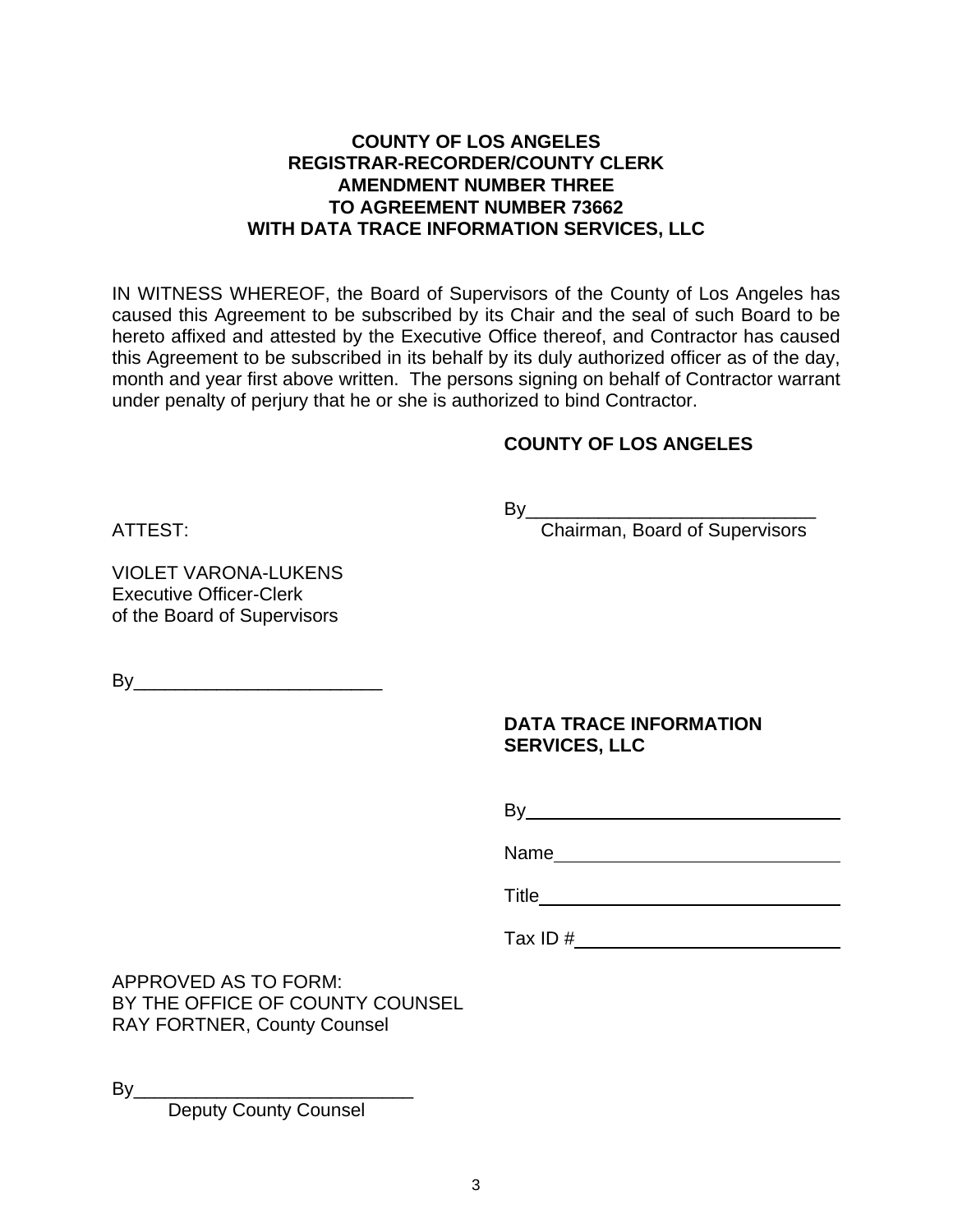Exhibit A1

# **STATEMENT OF WORK**

# **FOR**

# **REGISTRAR-RECORDER/COUNTY CLERK**

# **REAL ESTATE FRAUD NOTIFICATION SERVICES**

Amended September 1, 2005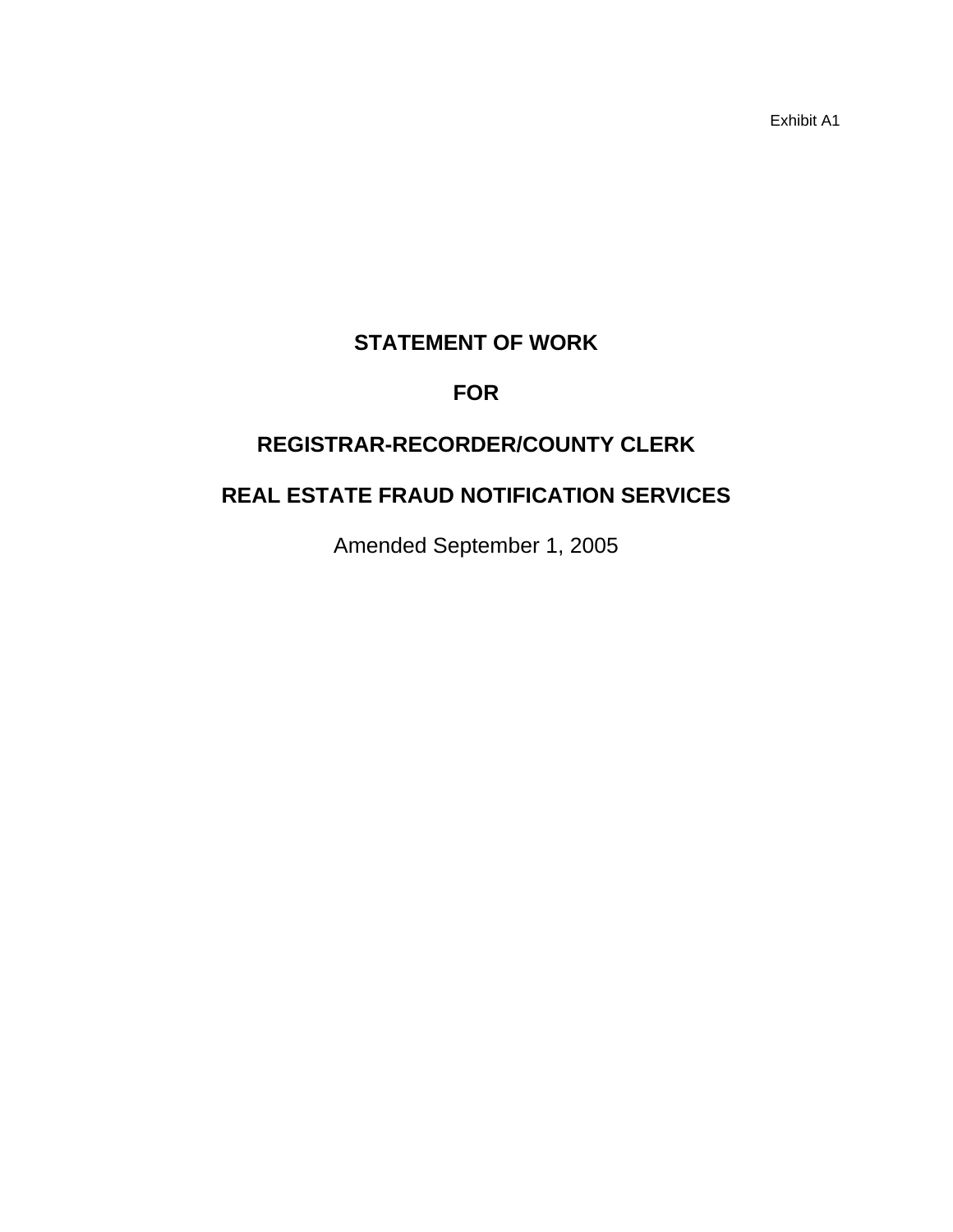### SCOPE OF SERVICE

CONTRACTOR shall notify, by first class U.S. mail, each principal party that signs a recorded deed, quitclaim deed and/or deed of trust as soon as possible, but in no event more than ten (10) days after the date the DVD is made available to CONTRACTOR by COUNTY'S Registrar-Recorder/County Clerk (RR/CC).

CONTRACTOR shall obtain the mailing address used by each such principal party from the most recent tax assessment information available from the Los Angeles County Assessor.

Notices must be mailed to each principal party at the property address and at the annual tax statement mailing address if it differs from the property address.

All notices sent to all signing parties for a specific recorded deed, quitclaim deed or deed of trust shall, taken together, be one (1) fraud notification unit for which CONTRACTOR shall be paid one (1) unit rate. One (1) unit shall include the mailing to multiple addresses if the property address differs from the annual tax statement mailing address. It shall include situations where CONTRACTOR does not locate any address after a search of the available sources.

RR/CC will make available for pick up by CONTRACTOR at the office of the RR/CC the official records DVD. Such official records shall be used by CONTRACTOR as the basis for notifying the affected principal parties. COUNTY may use alternate pick up and delivery sites from time to time.

CONTRACTOR shall return all DVD's to RR/CC no later than the next pick up date of the official records DVD at RR/CC headquarters.

CONTRACTOR shall notify each principal party, furnishing such party with the following:

- 1. A copy of the recorded document they signed. \*\*\*
- 2. A single page (8-1/2"X11") notice informing the party of the purpose of the notification. The page shall be two sided and yellow in color. (1 side English, 1 side Spanish) \*\*
- 3. A survey postcard to be completed by principal party (the postcard shall be preaddressed to the Registrar-Recorder/County Clerk). \*\*\*
- 4. A single sheet (3-1/2"X8") describing "How the Property Tax System works." \*\*\*
- 5. A single two sided sheet (8-1/2"X11") titled "Where to Call for Help." \*\*\*
- \*\* Furnished By CONTRACTOR<br>\*\*\* Only meeter furnished by COL
- Only master furnished by COUNTY. CONTRACTOR shall reproduce all required copies.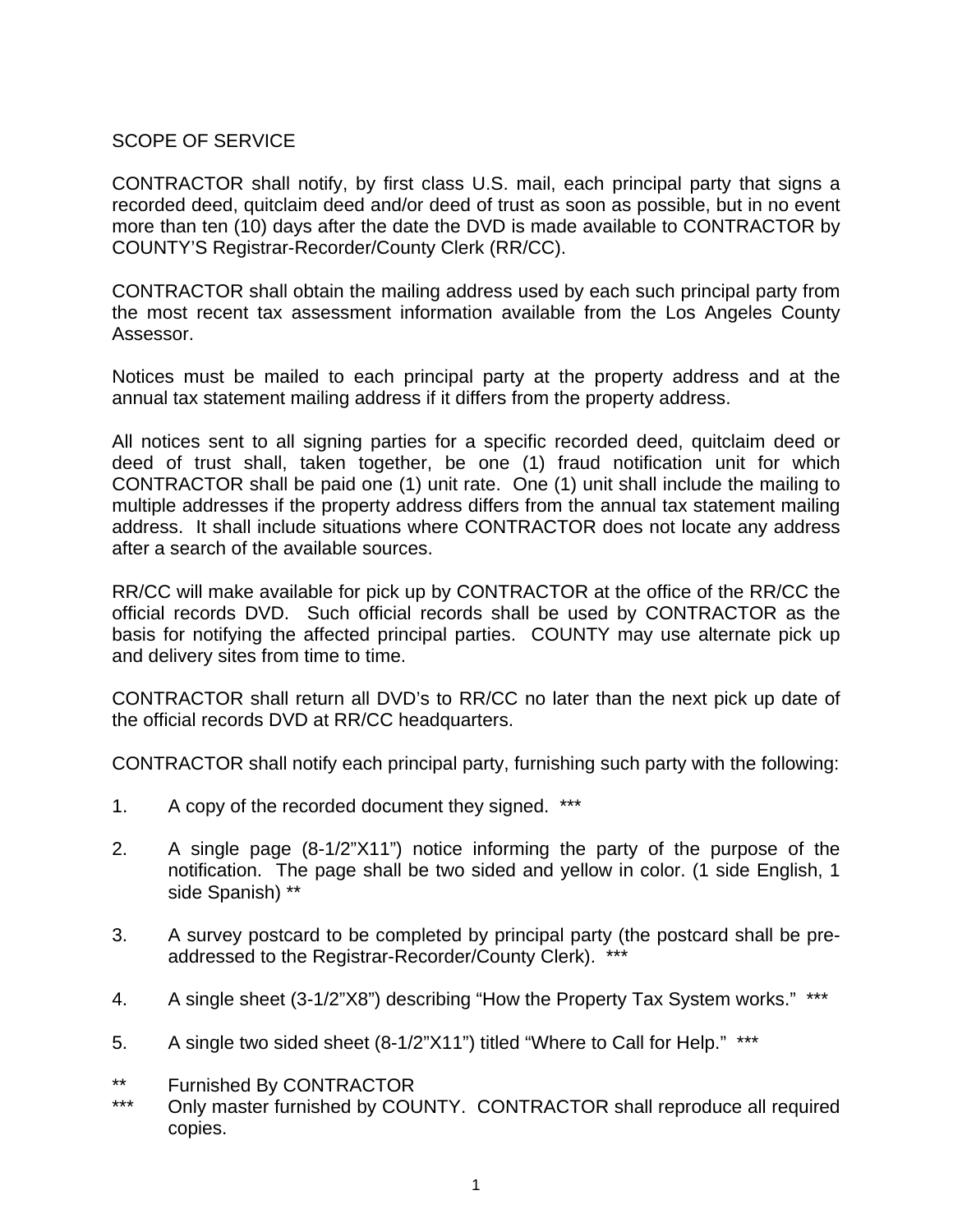Additionally, CONTRACTOR shall supply, at no additional cost to COUNTY, all postage, envelopes and any other supplies required to complete the work.

CONTRACTOR shall obtain and pay for a Post Office Box for notifications returned by mail. COUNTY shall have access to the box for monitoring purpose at all times. CONTRACTOR shall also pay, at no additional cost to COUNTY, for the mail permit required from the U.S. Postal Service for the box.

Each envelope shall contain a notification for one party that purportedly signed a recorded document. CONTRACTOR shall send each party the five documents listed above. If there is more than one party signing the recorded document, up to four parties may be notified at a single address in one envelope. The name of each party shall be listed on the mailing address of the envelope. If there are more than four individuals to notify at a single address, multiple mailings shall be necessary.

CONTRACTOR shall determine the affected property being transferred or loaned by the legal description listed on the recorded document. CONTRACTOR shall then determine the property address and annual tax statement mailing address from the records of the Los Angeles County Assessor.

CONTRACTOR shall employ the number of personnel required to perform and complete all work described herein, specifically with the expertise and skill required to understand and interpret the information from the Assessor and other information relating to descriptions in deeds so that the correct name and address can be derived from such information.

CONTRACTOR shall not invoice COUNTY for any notifications that are:

- (1) Not placed in first class U.S. Mail
- (2) Mailed with less than all of the five items specified above included
- (3) Mailed to incorrect addresses.

CONTRACTOR shall not be responsible for any errors or inaccuracies caused by COUNTY, including the parcels where COUNTY has indicated an address for the party to be notified but no such address can be derived from the Assessor's records.

CONTRACTOR shall, within ten (10) days after the end of each calendar month, provide COUNTY, on electronic media in a format acceptable to County, monthly status reports indicating the following:

1. The total number of fraud notifications mailed during the preceding month. This shall consist of a daily subtotal of all recorded documents received, target units for each day's mailing. The daily subtotal shall include only the entire day's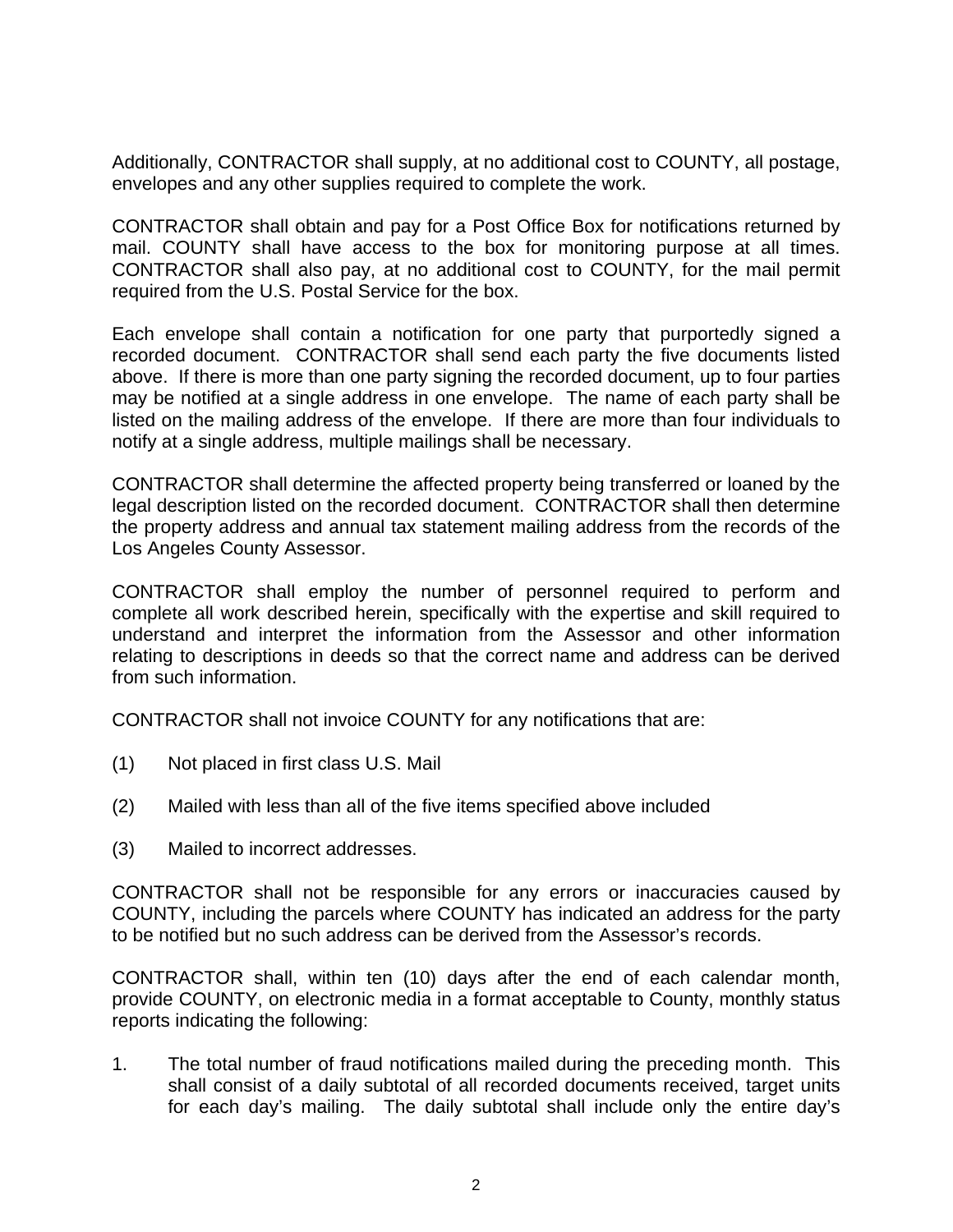recorded documents as opposed to mailings for only part of a day's recorded documents.

- 2. The document number of the recorded document to which each fraud notification applies.
- 3. The date of receipt from COUNTY of the recorded document to which each fraud notification applies.
- 4. The date of mailing for each fraud notification.
- 5. The document number and date of the recorded document for which no mailing address can be located.
- 6. The address to which each fraud notification was mailed.
- 7. A list of targeted documents (deeds, deeds of trust and quitclaim deeds) for which fraud notifications have been completed.

The services required under this SOW will be monitored by County to ensure Contract requirements are being met. County Contract Project Monitor will oversee the day-to-day administration of the Contract. County Contract Project Administrator will use Attachment I*, PERFORMANCE REQUIREMENT SUMMARY* (PRS) chart and Attachment II, *CONTRACT DISCREPANCY REPORT* to monitor contract requirements and remedy unsatisfactory performance. County Contract Project Monitor will work with Contractor Project Manager to coordinate requirements and correct any problems that could threaten the timely completion of the Project. Serious or repeated problems will be referred to County Project Manager. The decision to impose any penalty listed on the PRS shall rest solely on County Project Manager and his/her decision shall be final. Contractor's failure to correct and sustain acceptable work performance shall be referred to County Project Director for review and possible termination of the Contract.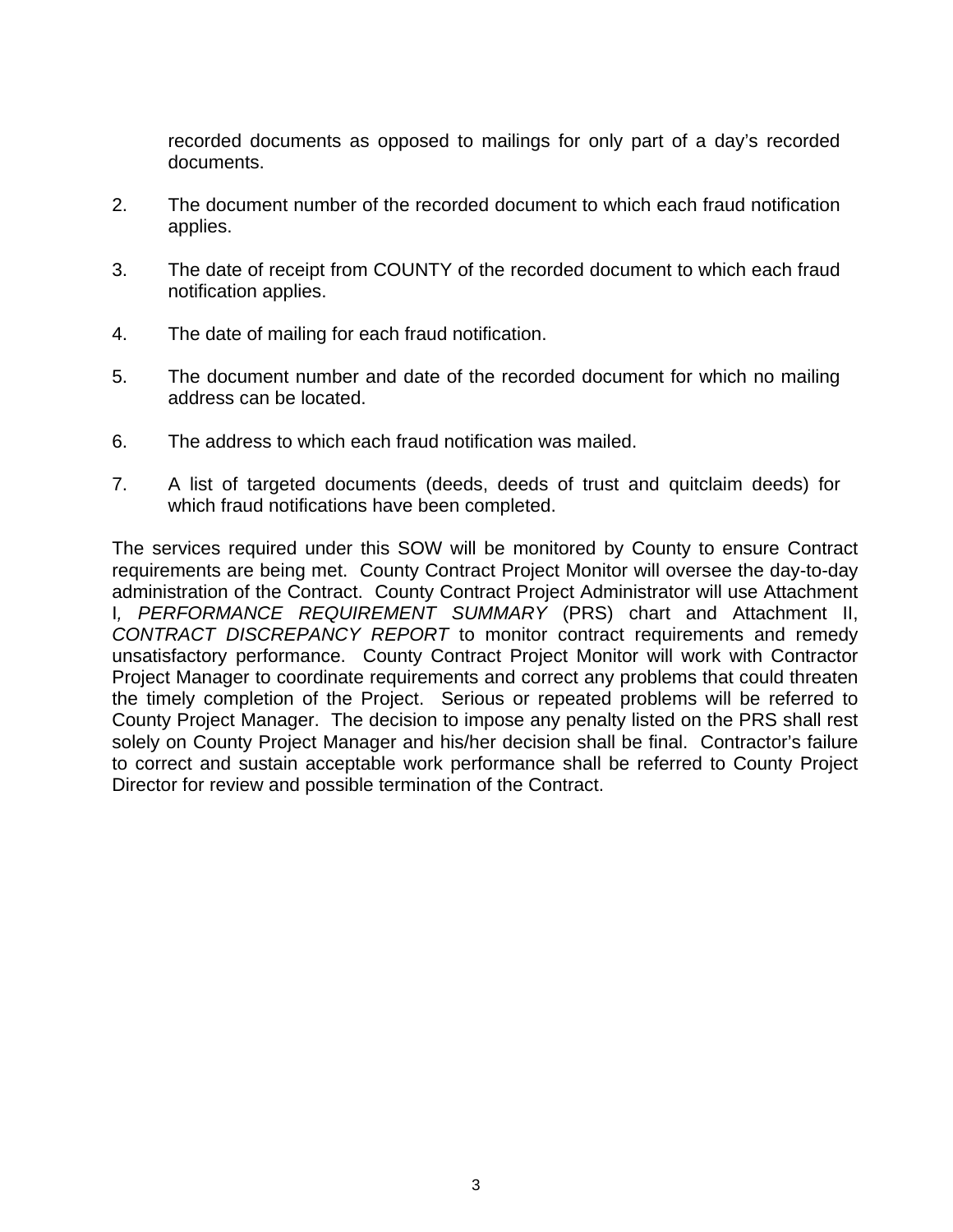# **PERFORMANCE REQUIREMENT SUMMARY**

Real Estate Fraud Notification Services

| <b>REQUIRED SERVICES</b> |                                                                                                                                                                                                                                                                                            | <b>PERFORMANCE</b><br><b>INDICATOR AND</b><br><b>COMPLIANCE</b><br><b>MONITORING METHOD</b>             | <b>PENALTIES FOR</b><br><b>UNSATISFACTORY</b><br><b>PERFORMANCE</b>            |
|--------------------------|--------------------------------------------------------------------------------------------------------------------------------------------------------------------------------------------------------------------------------------------------------------------------------------------|---------------------------------------------------------------------------------------------------------|--------------------------------------------------------------------------------|
| 1 <sub>1</sub>           | Contractor shall notify, by first class<br>U.S. Mail, each principal party that<br>signs a recorded deed, quitclaim<br>deed and/or deed of trust as soon<br>as possible, but in no event more<br>than ten (10) days after the date the<br>DVD is<br>made<br>available<br>tΩ<br>Contractor. | Contractor's report of<br>completed units and dates of<br>mailing.                                      | \$1000 per day.                                                                |
| 2.                       | Contractor shall obtain the mailing<br>used<br>by each<br>address<br>such<br>principal party from the most recent<br>assessment<br>information<br>tax<br>available from the Los Angeles<br>County Assessor.                                                                                | <b>County Quality Control follow</b><br>up of unmarked,<br>undeliverable, or returned<br>mailings.      | \$50 each occurrence where<br>Contractor failed to identify<br>proper address. |
| 3.                       | CONTRACTOR shall<br>return<br>all<br>DVD's to RR/CC no later than the<br>next pick up date of the official<br><b>DVD</b><br>records<br>RR/CC<br>at<br>headquarters.                                                                                                                        | RR/CC receiving records.                                                                                | \$1000 each occurrence.                                                        |
| 4.                       | Contractor shall include all required<br>materials in mailings.                                                                                                                                                                                                                            | Periodic site visit and test<br>case results.                                                           | \$50 each occurrence.                                                          |
| 5.                       | Contractor shall obtain and pay for<br>a Post Office Box for notifications<br>returned by mail. County shall have<br>access to the box for monitoring<br>purpose at all times.                                                                                                             | Copy of United States Postal<br>Service receipt for PO box<br>and extra set of key for<br>RR/CC access. | \$100 per day.                                                                 |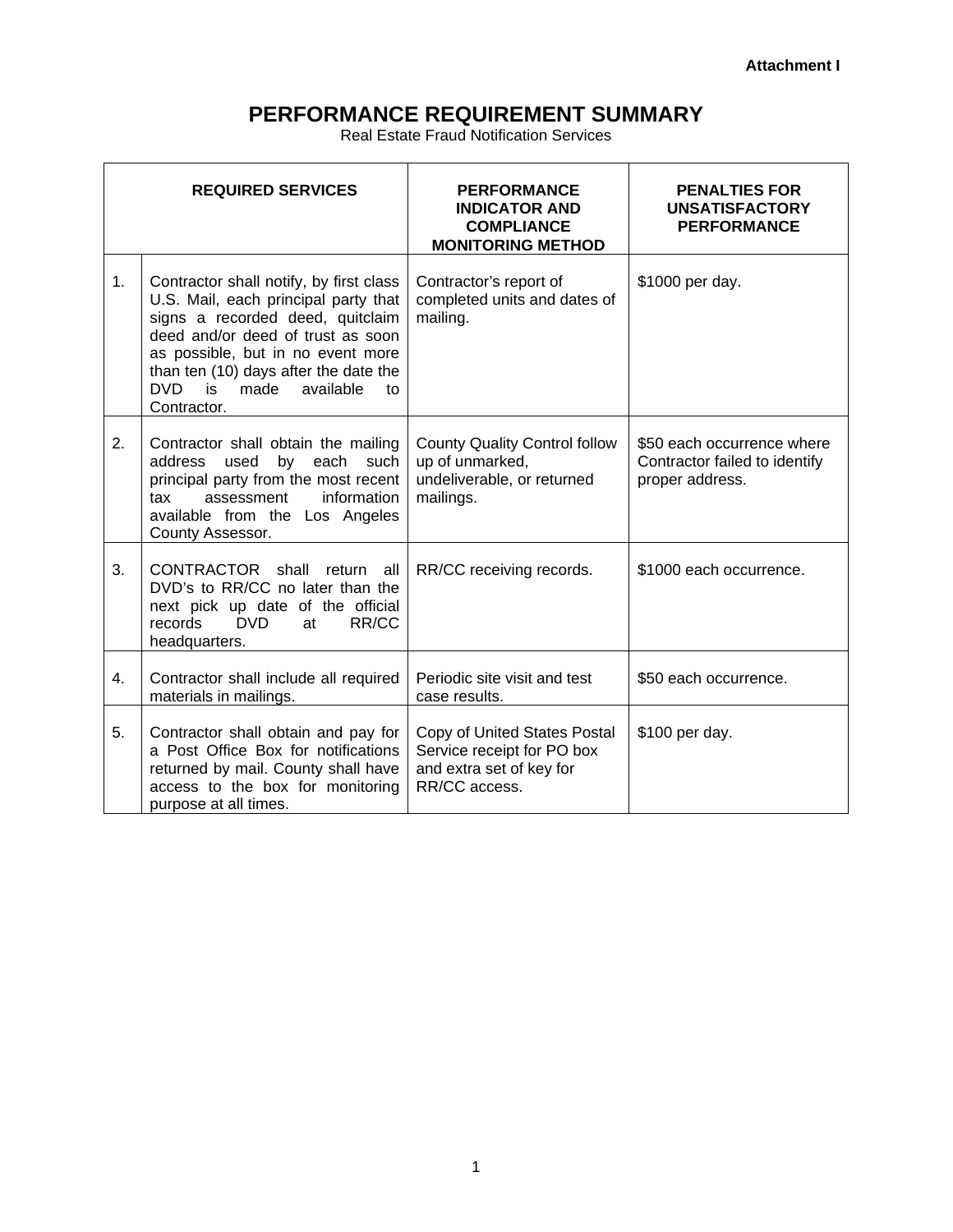| <b>REQUIRED SERVICES</b> |                                                                                                                                                                                                                                                                                                                                                                                                                 | <b>PERFORMANCE</b><br><b>INDICATOR AND</b><br><b>COMPLIANCE</b><br><b>MONITORING METHOD</b> | <b>PENALTIES FOR</b><br><b>UNSATISFACTORY</b><br><b>PERFORMANCE</b> |
|--------------------------|-----------------------------------------------------------------------------------------------------------------------------------------------------------------------------------------------------------------------------------------------------------------------------------------------------------------------------------------------------------------------------------------------------------------|---------------------------------------------------------------------------------------------|---------------------------------------------------------------------|
| 6.                       | Contractor shall also pay, at no<br>additional cost to County, for the<br>mail permit required from the U.S.<br>Postal Service for the box.                                                                                                                                                                                                                                                                     | Copy of USPS receipt for mail<br>permit.                                                    | \$100 per day.                                                      |
| 7 <sub>1</sub>           | Contractor shall determine the<br>affected property being transferred<br>or loaned by the legal description<br>listed on the recorded document.<br>Contractor shall then determine<br>the property address and annual<br>tax statement mailing address from<br>the records of the Los Angeles<br>County Assessor.                                                                                               |                                                                                             | \$50 per occurrence.                                                |
| 8.                       | shall<br>Contractor<br>employ<br>the<br>number of personnel required to<br>perform and complete all work<br>described herein, specifically with<br>the expertise and skill required to<br>understand and interpret<br>the<br>information from the Assessor and<br>other information<br>relating<br>to<br>descriptions in deeds so that the<br>correct name and address can be<br>derived from such information. | Site visit work completed<br>within the required 10 days.                                   | \$100 per employee, per day.                                        |
| 9.                       | Contractor shall, within ten (10)<br>days after the end of each<br>calendar month, provide County,<br>on electronic media in a format<br>acceptable to County, monthly<br>status reports as detailed in SOW.                                                                                                                                                                                                    | Contractor's monthly status<br>report.                                                      | \$1000 per occurrence.                                              |